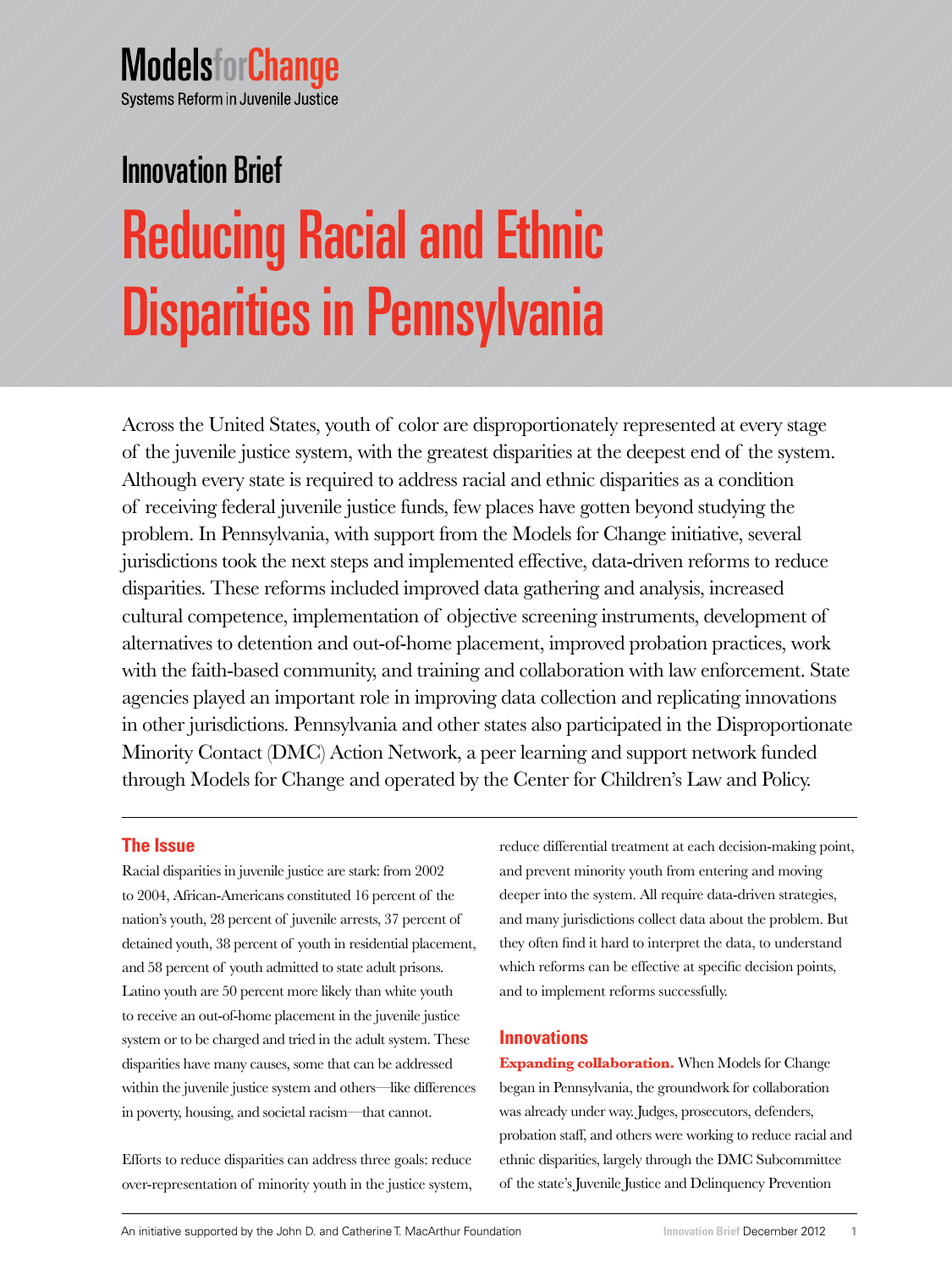

# Accumulated Disadvantage for African-Americans 2002-2004

Committee. The Subcommittee was able to identify jurisdictions that were ready for reform, serve as a sounding board throughout the process, and help disseminate strategies and lessons learned from projects in the counties.

Recognizing that community members could bring new energy and urgency to the work, sites brought in youth and families formerly involved in the system, clergy, police, schools, members of community organizations, mental health service providers, and mentoring groups to work alongside other stakeholders. The new voices have helped court-related agencies create more culturally competent services, attract new service providers to work with juvenile justice-involved youth, coordinate more closely with other agencies serving children, and work collaboratively on longstanding challenges. For example, in one jurisdiction, agencies had been unsuccessful in getting a federal grant to start a YouthBuild program, which helps at-risk youth gain practical skills and experience in building trades along with academic studies. With the right players at the table and the support of technical assistance, the community finally won a federal YouthBuild grant.

#### **Incorporating Data into Decision-Making.**

Effective systems change requires an understanding of the characteristics and circumstances of youth involved in the system. This means collecting information such as the race, ethnicity, gender, offenses, ages, and home locations of youth at key stages in the juvenile justice system. The committees and stakeholder agencies learned to use these data to guide their work to reduce racial and ethnic disparities.

Some information is not readily available through aggregate data sources, but can be extracted through individual file reviews. For example, one large jurisdiction was concerned that too many youth returned unsuccessfully from placements. With assistance from national experts funded by Models for Change, the jurisdiction conducted an in-depth study of the youth and circumstances surrounding their returns, and created an agenda for improvements in choosing placements and working with providers.

**Data Improvements.** Pennsylvania wanted more accurate information about race and ethnicity. Previously, there was no uniform method for collecting this information, no standard categories, and a mixture of data on race and ethnicity: a youth could not be recorded as both Black and Latino in the database, even though several Pennsylvania counties have many youth who are both. By separating race and ethnicity questions, the state has improved the accuracy of its data and become a nationwide model.

**Objective Screening Tools.** Several jurisdictions in Pennsylvania developed and adopted tools to help probation officers make structured decisions about when to detain newly arrested youth and those who violate probation. These assessment tools provide risk scores based on standard, objective criteria such as current charges, previous failures to appear in court, and previous violations of the conditions of release. Because they reduce the impact of individual discretion and unconscious bias, they are key tools in reducing racial and ethnic disparities.

#### **Alternatives to Detention and Out-of-Home**

**Placement.** Because disproportionate numbers of minority youth are detained and sent to out-of-home placement, several jurisdictions addressed racial and ethnic disparities by developing alternatives. These included non-secure shelters for youth who can't safely return home but don't require locked detention, evening reporting centers for youth awaiting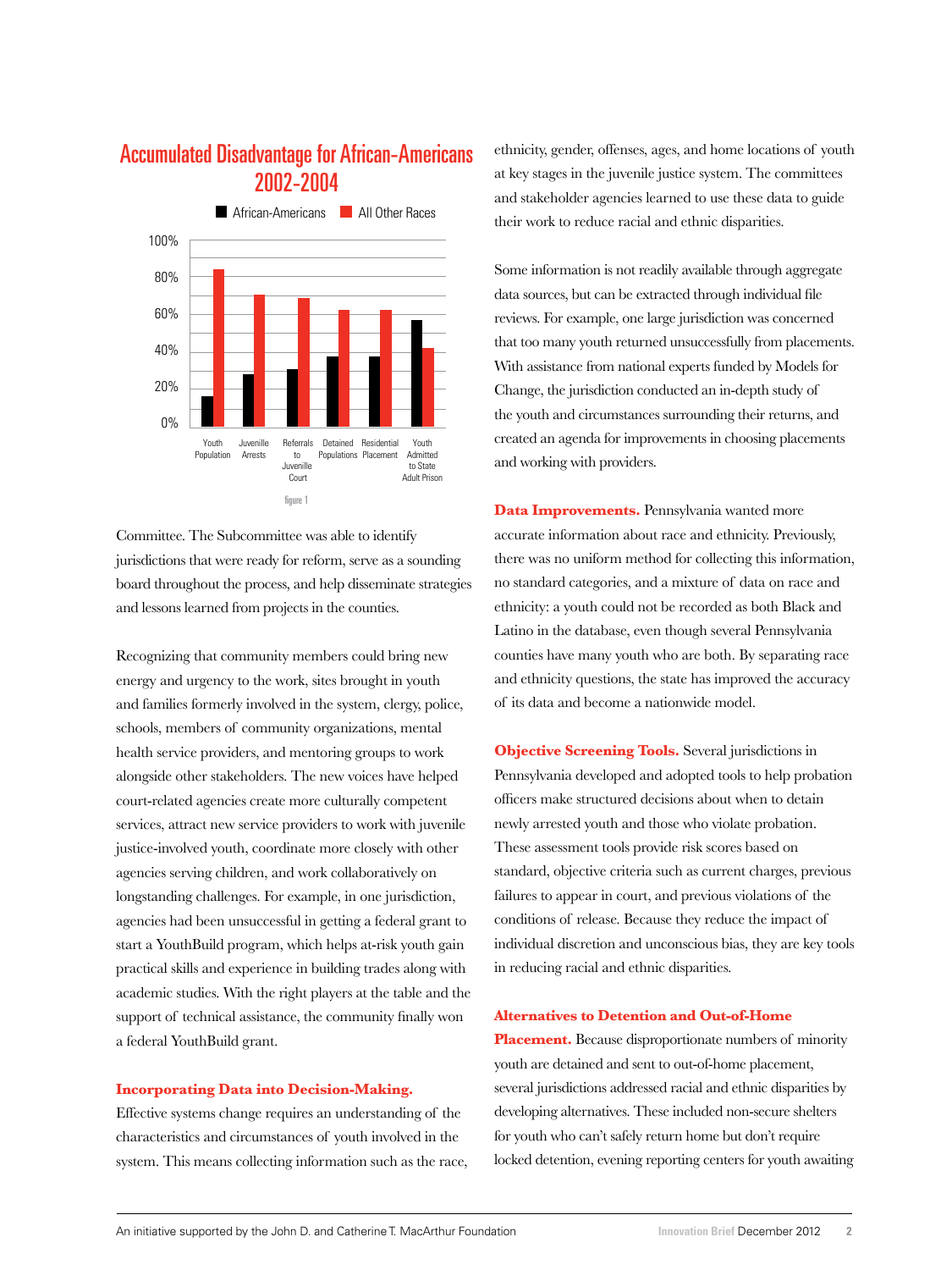hearings, use of electronic monitoring for youth whose families don't have telephone lines at home, and expanded use of evidence-based treatment programs in the community. Reducing the use of placement also means that fewer youth are held in detention awaiting their placements.

#### **Graduated Responses for Youth on Probation**.

Some jurisdictions found that a significant percentage of placements for youth of color were the result of probation violations: youth whose primary offenses were minor enough to warrant probation ended up in placements because of technical violations such as drug use, truancy, or missed appointments. By increasing the range of incentives and sanctions for youth on probation, they were able to reduce placements and serve youth close to home without jeopardizing public safety.

**Linguistic and Cultural Competence.** Jurisdictions with growing Latino populations recognized the value of increasing the cultural competence of court personnel. Some engaged community stakeholders to help translate court forms and information, ensuring that the translations were understandable in their communities. Some invested money and time in building the Spanishlanguage proficiency of their staff. Others focused on current practices. For example, where officials realized that probation officers with special language or cultural competence skills were ending up with higher caseloads and extra translation responsibilities, they adjusted assignments to distribute responsibilities more equitably.

**Work with the Faith-Based Community.** Many religious organizations were already working with young people and shared goals of fairness and equity, but they hadn't connected with the juvenile justice system. To bridge that gap, one jurisdiction surveyed every religious and secular youth-serving organization in the county to understand the opportunities available and help build connections. Another community is working with faith leaders to create an agenda for change in the juvenile justice system, and engaging them as partners to create new youthserving programs.

**Youth-Police Relationships.** Many jurisdictions have a history of bringing youth and police together in annual discussion forums. More recently, leaders in Philadelphia developed a training curriculum for new law enforcement cadets. The Philadelphia Minority Youth Law Enforcement Curriculum addresses adolescent development, youth culture, and youth coping strategies, and brings youth-police dialogue into the training experience. The training helps officers distinguish between normal adolescent behavior and criminal conduct, and helps them understand the environmental and developmental bases for adolescent behavior. The curriculum is now being expanded for use with other police departments.

## **Results and Lessons**

**Measurable Change.** Where detention and placement populations have high concentrations of minority youth, reducing these populations overall especially benefits youth of color. That makes these results particularly significant: **•** Berks County reduced the use of detention 60 percent

from 2007 to 2011. This meant that that, on average, 16 fewer Latino youth and 5 fewer African-American youth were in detention on any given day.

# Berks County Average Daily Detention Population 2007-2011



**•** Finding new ways to handle probation violations and increasing the use of community-based and evidencebased practices helped Berks County reduce its use of out-of-home placement by 67 percent between 2007 and 2012—from 339 placements per year to 111. By